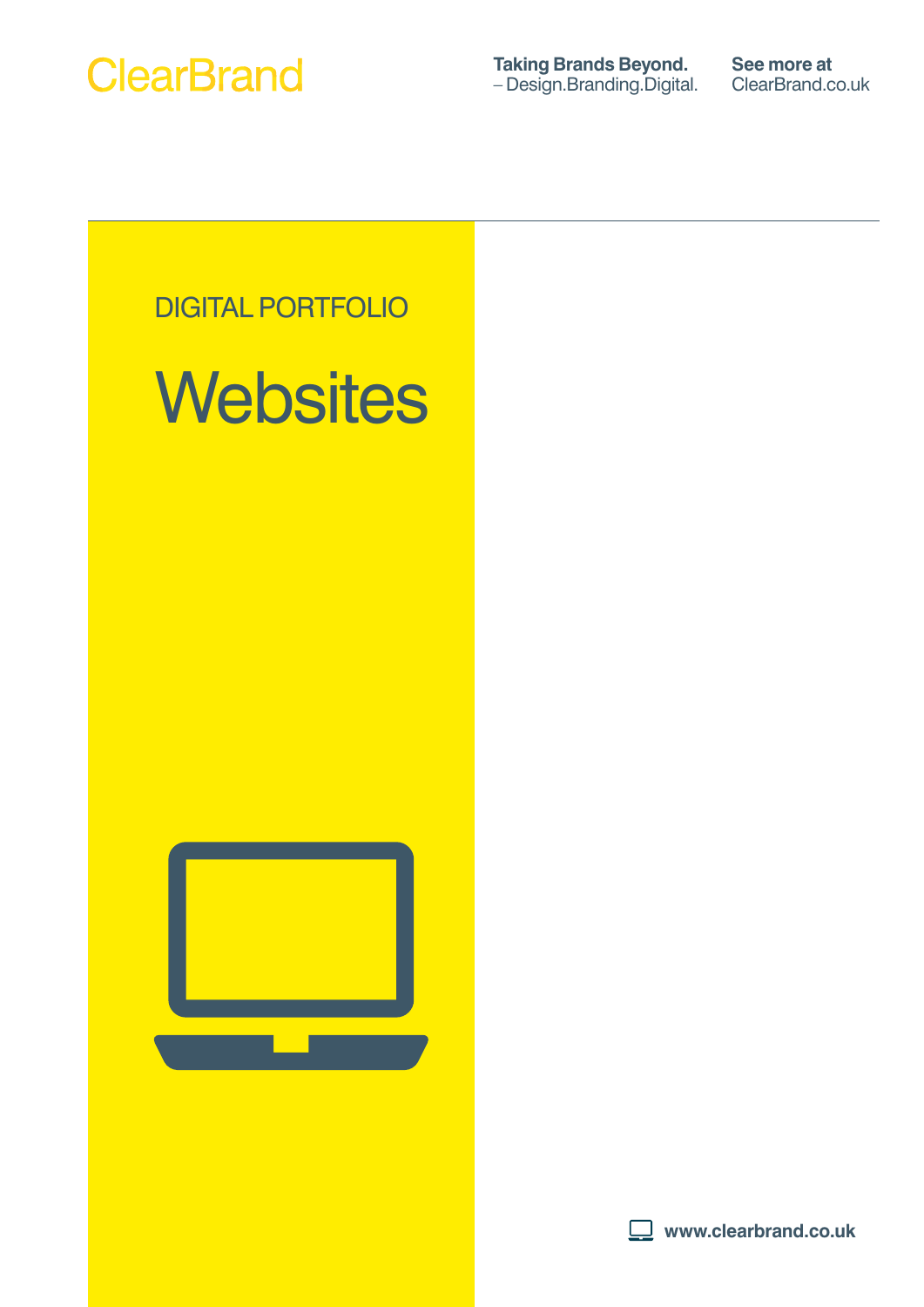## **Taking Brands Beyond.** – [Design.Branding.Digital.](Design.Branding.Digital)



## Ernest Hunter Green

## **Ernest Hunter Green website**

For Ernest Hunter Green's recruitment based website, the client has the ability to add their own roles to the website. We also created a custom application where the website user can send their CV and apply for a job via the site.

Naturally the site had to work optimally on all platforms from laptops to phones.





### **Ocean Sports Therapy website**

ClearBrand have been working with OST, designing and continually improving the company's brand and image. We designed a striking and attractive site that appeals to their wide and varied audience.

Features include a timetable for users to track their classes and panels that show classes coming up that day.



View the site: oceansportstherapy.com

View the site: ernesthuntergreen.com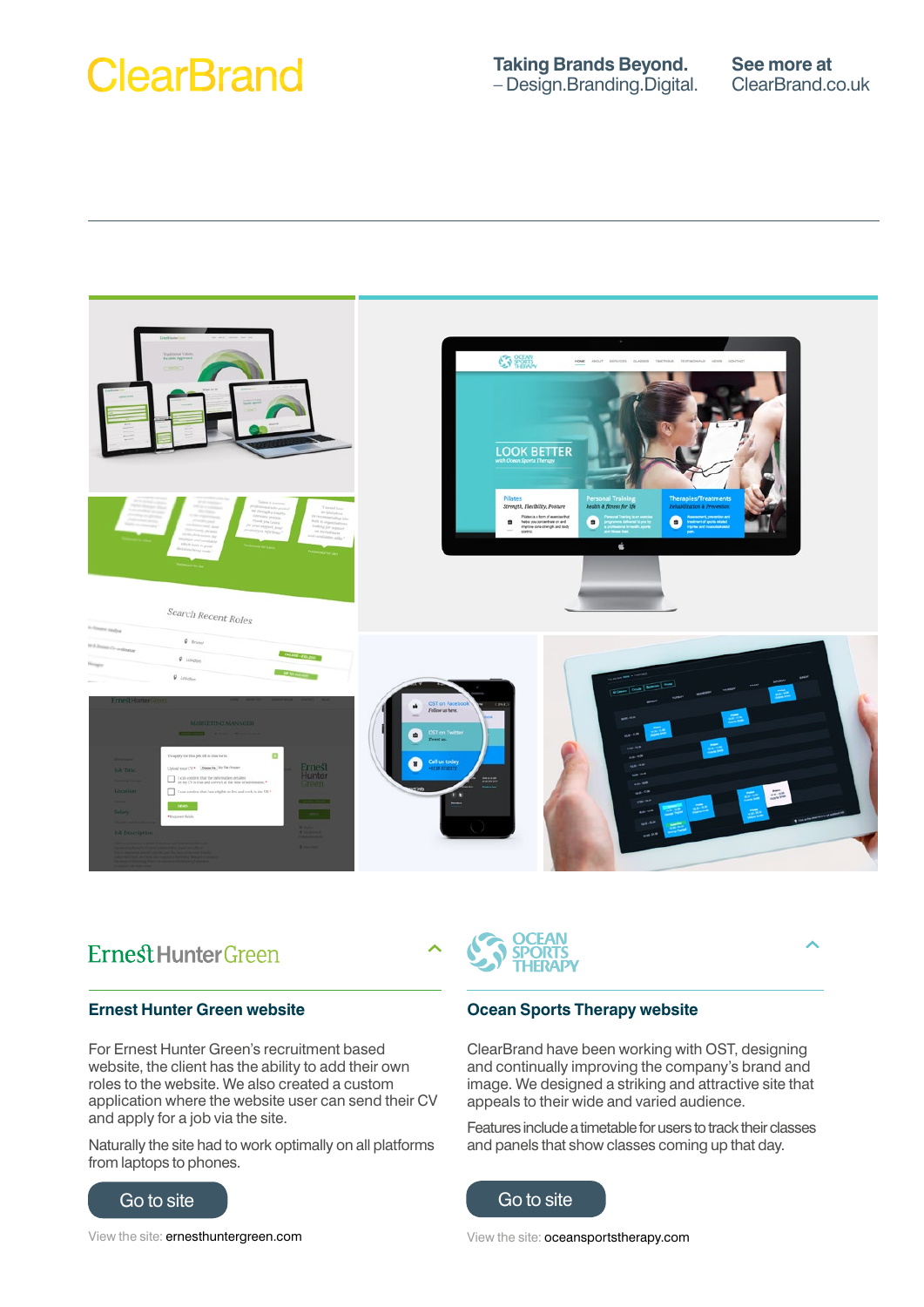



#### **Apertus website**

After creating a fresh and exciting brand identity for Apertus, we gave the client an easy to manage website and CMS (Content Management System).

We utilised modern web techniques to create an engaging, innovating browsing experience.



## **DATONIQ**

## $\overline{\phantom{a}}$

#### **Datoniq website**

The Datoniq site was designed to drive interest and enable users to make enquiries. Our goal was to provide a manageable CMS which is easy to use and allows content to be uploaded and edited without hassle.

We developed design and copy content that was adopted across all markets, not just online but throughout their entire suite of marketing materials.



View the site: datoniq.com

View the site: apertus.org.uk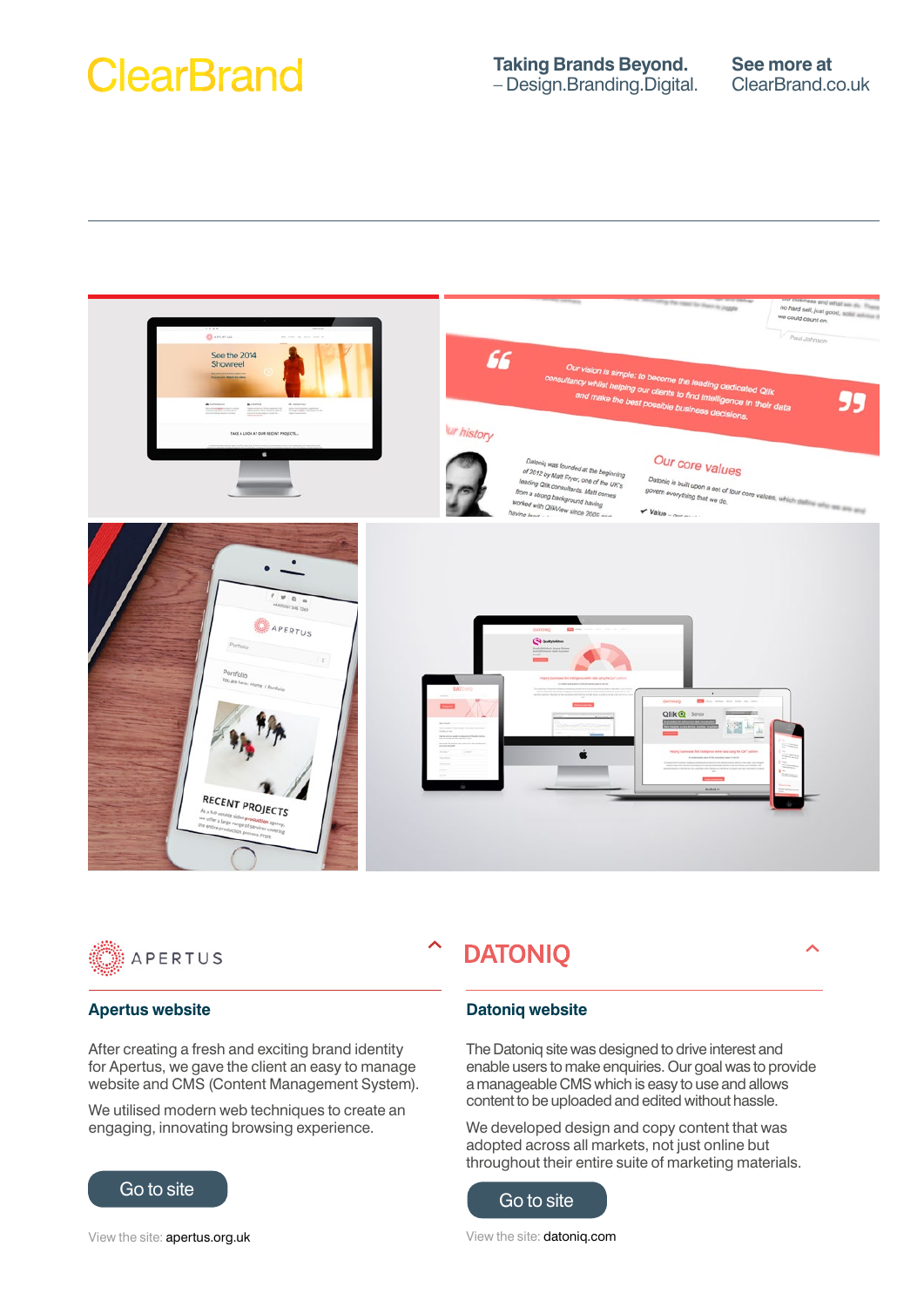



### **Creating Better Futures website**

CBF is a UK charity who believe education is the key to overcoming poverty. The user journey was worked on to ensure that it was highly engaging and intuitive, telling the story of the charity.

Emotive imagery alongside powerful calls to action were developed to connect the audience with the charity, getting them to engage and donate to the charity.



View the site: creatingbetterfutures.org.uk

### **3T Group website**

3T approached ClearBrand wanting to modernise their previous site. We created a strong UX and enhanced the brand identity by decluttering. We allowed 3T Group to communicate their expertise.

The site also features a custom calculator to allow the user to see which service is right for them.



View the site: 3t-europe.com